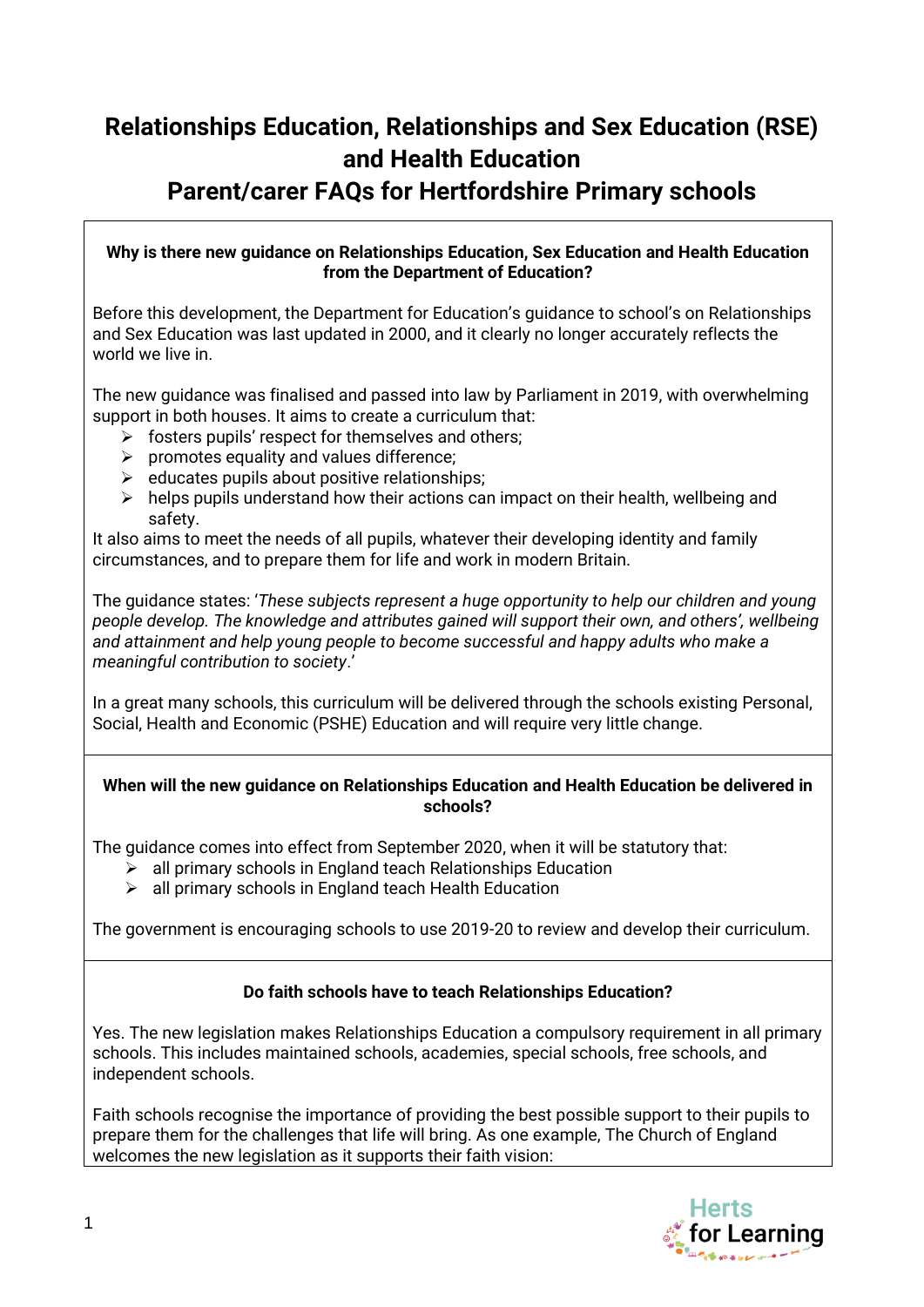Relationships Education, Relationships and Sex Education (RSE) and Health Education Parent/carer FAQs for Hertfordshire Primary schools

*"In Church of England schools, and in all schools, we want young people to flourish and to gain every opportunity to live fulfilled lives. For Church schools, RSE is about the emotional, social and physical aspects of growing up, healthy relationships, sex, human sexuality and sexual health."* 

#### **Will primary schools have to teach sex education? Isn't this too young?**

Many primary schools currently teach sex education (which goes beyond the science curriculum), and it is strongly recommended by the government that this continues. The decision about if and when to teach sex education remains a decision that individual primary schools must make. Schools will inform parents when this will be delivered. You can discuss this with the school to understand what they propose to teach and how.

#### **What has changed from the previous requirements regarding the delivery of sex education?**

Nothing at all.

#### **Who will be delivering the sex education teaching?**

This will usually be the class teacher. Visitors may also contribute to the curriculum, but schools will always ensure their messages and approaches are in line with the school values and policy.

#### **Does the Department for Education's guidance state exactly what needs to be taught?**

The guidance sets out the key learning that pupils must receive by the end of their primary education. Schools will decide exactly how they teach the curriculum and what resources they will use. Information about this should be in the school policy.

#### **What are the key themes that will be taught in relationships education in primary school?**

Families and people who care for me Caring friendships Respectful relationships Online relationships Being safe

#### **What values underpin Relationships Education?**

The core values include:

- the importance of stable, loving relationships
- respect for all
- rights, responsibilities and the law
- equality
- acceptance of diversity

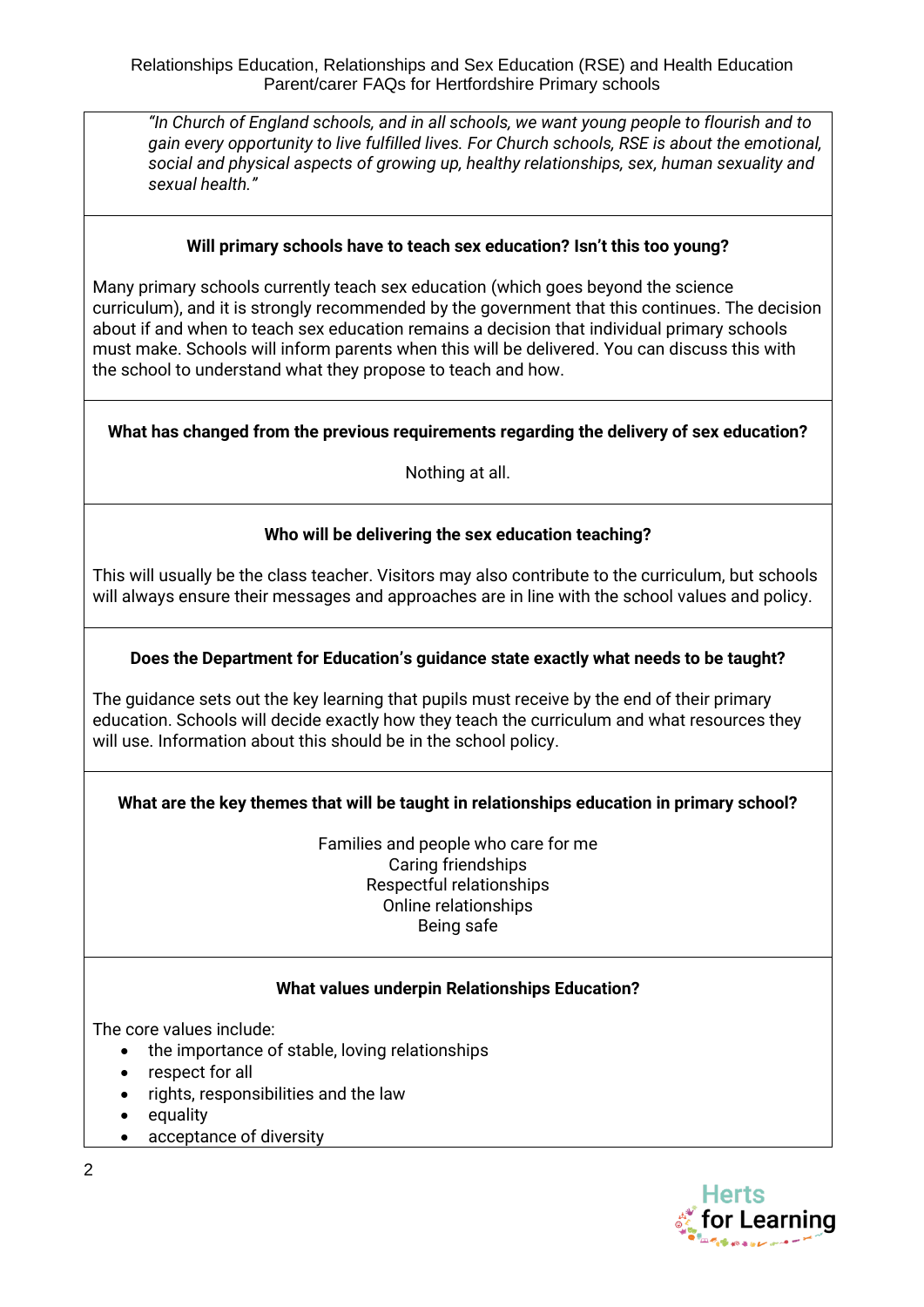- kindness
- generosity
- honesty

### **What are the key themes that will be taught in Health Education?**

Mental wellbeing Internet safety and harms Physical health and fitness Healthy eating Drugs, alcohol and tobacco Health and prevention Basic first aid Changing adolescent body

#### **Will I be consulted before these subjects are taught?**

Yes. Schools will engage and consult with parents/carers when developing and reviewing their policies for Relationships Education, Sex Education and Health Education. Parents/carers are encouraged to take up the opportunities when they are offered. Schools may consult parents/carers in different ways, so you may be invited to a consultation meeting or to give your views through surveys, for example. There will be opportunities to find out the content that is in the curriculum, to see examples of materials the school will use and to ask questions and share any concerns.

Schools will listen to parent/ carer views, but they will then make decisions as to how they will proceed. Every school must deliver the statutory curriculum content, so parent/carer consultation does not provide a parent/carer veto on curriculum content. Exactly how the curriculum is taught is ultimately a decision for the school.

#### **Can I request my child is excused from Relationships Education?**

No. Parents/carers will not be able to withdraw their child from any part of Relationships Education.

#### **Can I request my child is excused from Health Education?**

No. Parents will not be able to withdraw their child from Health Education. Health Education includes the teaching of the correct terminology for body parts and learning about the changing adolescent body in a timely way to ensure children are prepared for changes they will experience before they happen.

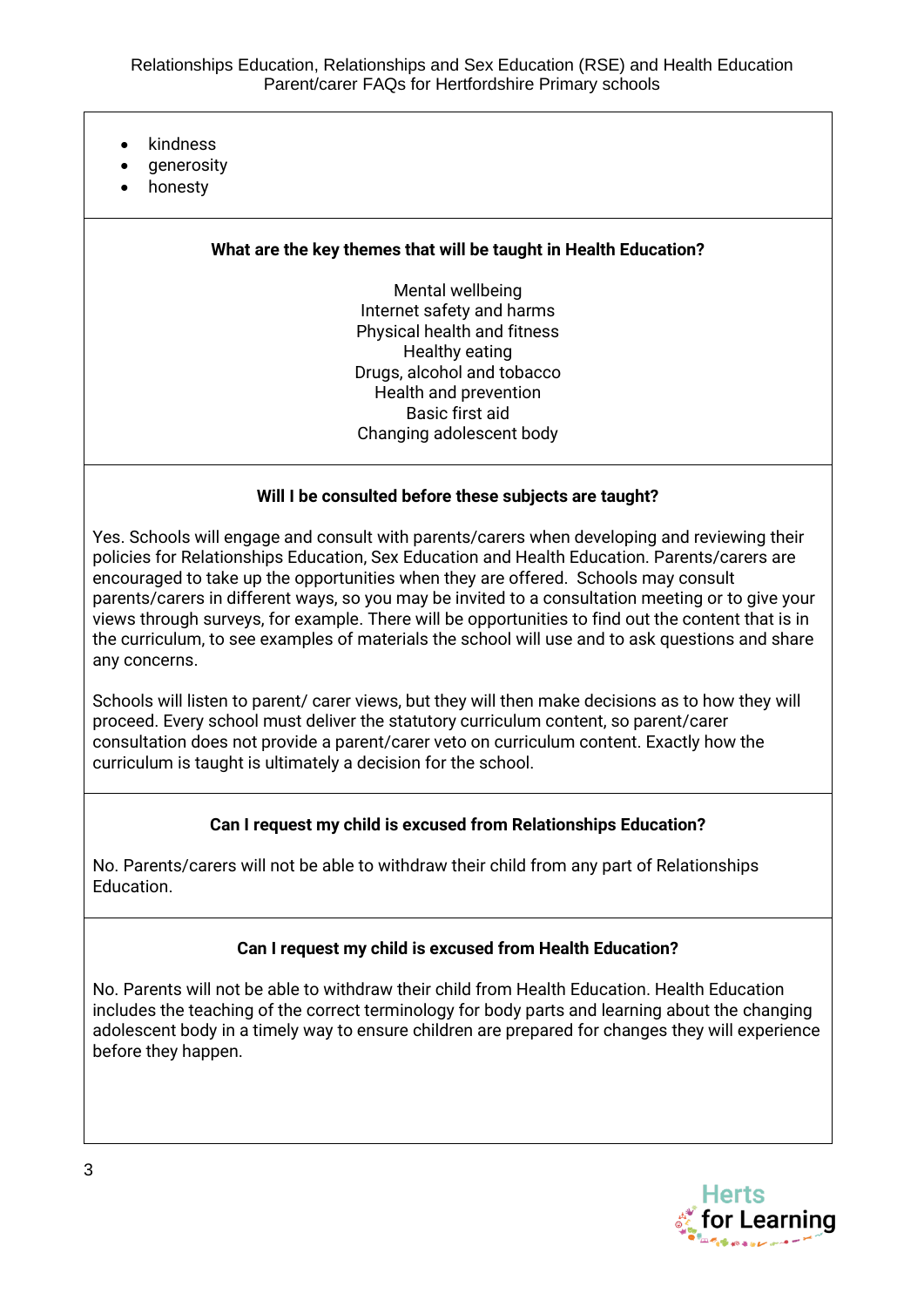# **Can I request my child is excused from the Sex Education curriculum?**

Yes. Parents/carers will be able to request that their child is excused from those parts of lessons that are defined as sex education in the school policy. It is hoped that when parents/carers have opportunities to find out more about what will be taught and how, very few parents/carers will want to do this.

Parents/carers should note that the science curriculum includes discussion about human reproduction. Discussion of sex within relationships education, therefore, provides opportunities to set this learning in the context of meaningful relationships, personal values, health and safety.

Parents/carers requesting to excuse their child from sex education will be invited to discuss their concerns with a member of staff and asked to specify which particular aspects of sex education content they wish to withdraw their child from.

# **Will excusing my chid from sex education mean they will not learn about sex?**

No. The school cannot guarantee that pupils will not learn about sex from other sources outside the classroom. There are many places that children can get information from including: parents/carers, peers, older siblings and the internet. The accuracy of the information they access will be variable.

The delivery of Sex Education within Relationships and Sex Education ensures that what pupils learn is age and developmentally appropriate, addresses their real questions and is based on important values and the law.

#### **Can I request my child is excused from the elements of sex education taught through the science curriculum?**

No. Parents/carers do not have a right to excuse their child from any part of the science curriculum, including lessons about reproduction and human development.

#### **Can I request my child is excused from lessons about the changing adolescent body and puberty (including teaching about wet dreams and periods)?**

No. Parents/carers cannot excuse their child from elements of Health Education. They can only excuse their child from what the school defines as 'sex education' in their policy.

#### **There have been protests in the news about the new curriculum being LGBT-inclusive. Can I excuse my child from lessons about LGBT people and relationships?**

No. The purpose of the Relationships Education is to educate pupils, age appropriately, about relationships and diversity in the world they live in. It is important that pupils know that different families and individuals exist and are respected under the law.

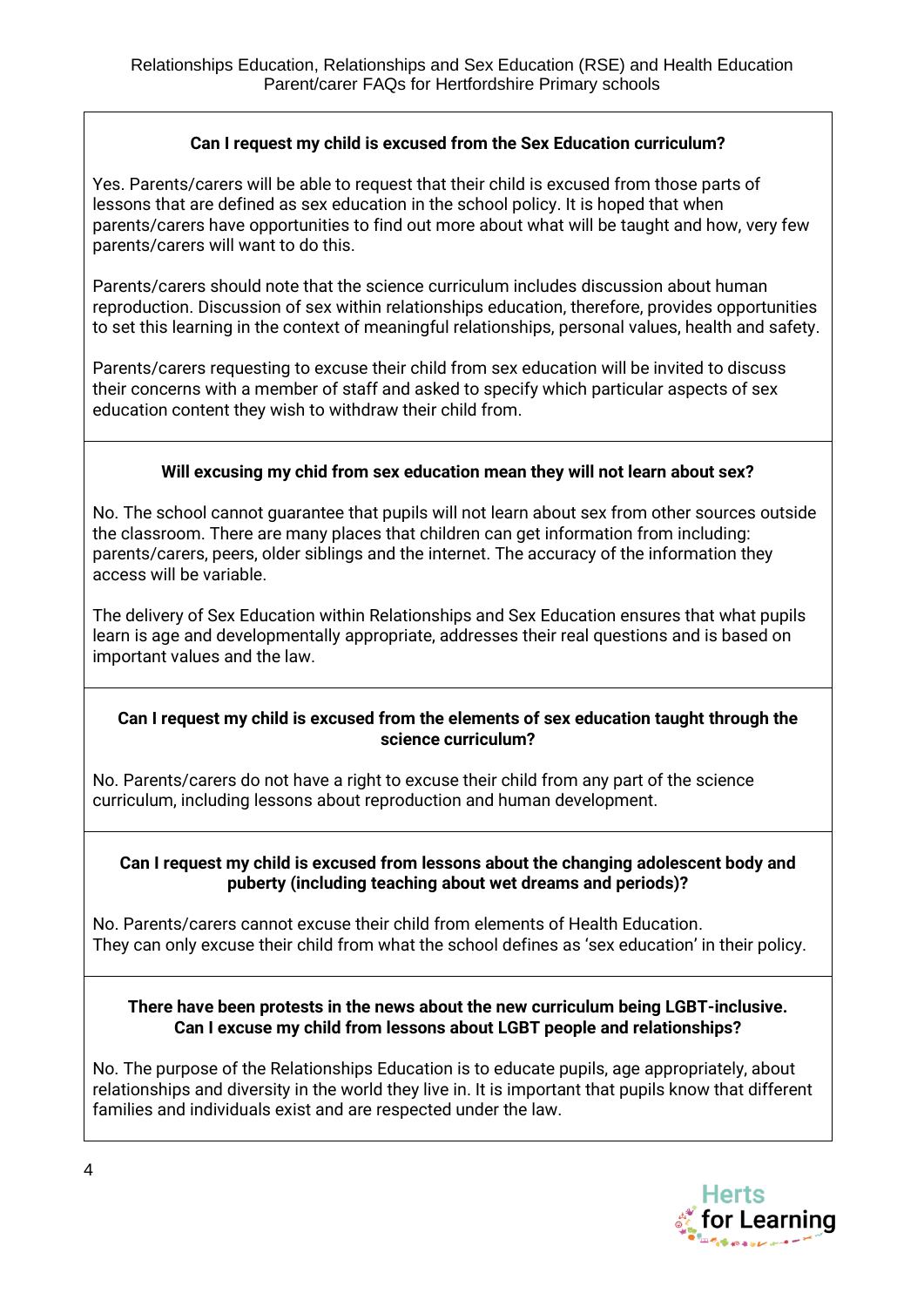LGBT-inclusive curriculum content is not new: it has been a requirement for all schools under the Equality Act 2010. The new Relationships Education curriculum reinforces this by clarifying that the lessons children receive in school must be inclusive of diverse families and be relevant to all pupils. The teaching must promote equality and respect, present material that is accurate and balanced, and it must be underpinned by legal rights and responsibilities. Content related to LGBT people will therefore be fully integrated into the curriculum, rather than being delivered in stand-alone lessons. Parents/carers will not be able to excuse their child from this.

# **Will family diversity be represented?**

Yes. Families, both in school and in the wider world, sometimes look different from a child's own family. Pupils will be taught that British society values diversity and that all families deserve respect. Families are characterised by love and care, even though this may be expressed through different traditions and values.

In schools, learning about families must be inclusive. The Relationships Education curriculum must allow every child the right to see their family represented and all pupils must be confident and safe to speak about who they live with and who cares for them.

# **What will my role as a parent/carer be in Relationships and Sex Education and Health Education teaching?**

# **Will our family values be undermined by the curriculum in any way?**

Parents/carers are partners with the school in this important area of education, helping to keep children safe and supporting them to thrive. Schools will inform parents/carers about what is being taught across each year group, so that parents/carers can support the learning at home before or after lessons. This gives families the opportunity to talk about their own values, experiences and perspectives The government recognises in the guidance that: '*parents are the first teachers of their children. They have the most significant influence in enabling their children to grow and mature and to form healthy relationships.'*

#### **Will schools teach about a range of relationships: marriage, civil partnerships, relationships outside of marriage and same sex relationships?**

Yes. The curriculum enables children to understand the importance of a stable, secure and loving environment for family life and will include the range of different family types that can provide this. Teaching will therefore represent the full range of committed and mutually supportive stable relationships in our society, including religious and civil marriages, civil partnerships, and relationships outside of formal commitment. The range of families represented will include step families, same-sex parents, grandparents as parents, adoptive families, and more.

# **When will this guidance be reviewed again by the DfE?**

The guidance is due to be reviewed in 2022.